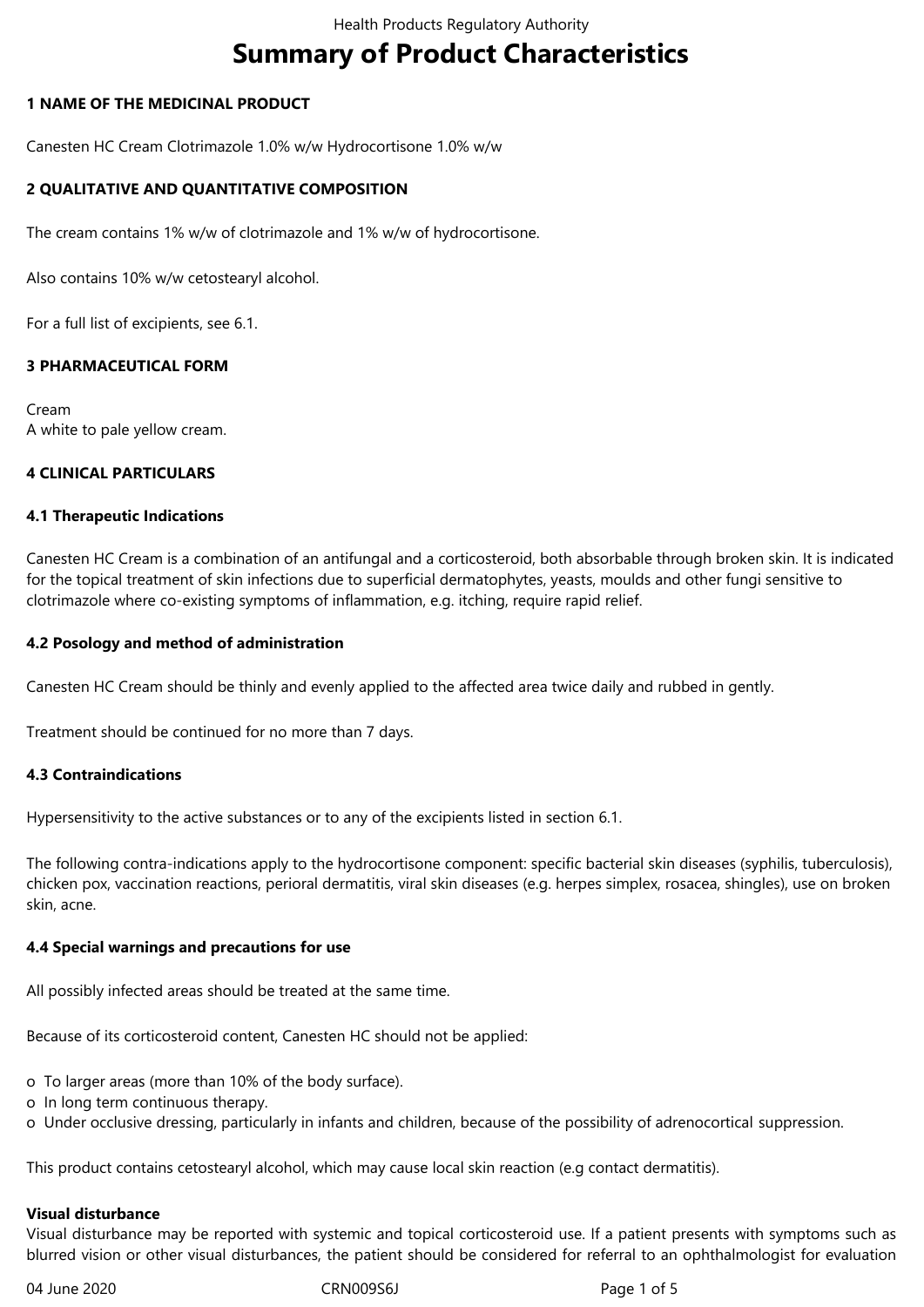#### **4.5 Interaction with other medicinal products and other forms of interactions**

Laboratory tests have suggested that, when used together, this product may cause damage to latex contraceptives. Consequently the effectiveness of such contraceptives may be reduced. Patients should be advised to use alternative precautions for at least five days after using this product.

## **4.6 Fertility, pregnancy and lactation**

Pregnancy:

There is a limited amount of data from the use of clotrimazole or hydrocortisone in pregnant women. As a precautionary measure, it is recommended not to apply Canesten HC for long period during pregnancy particularly in the first three months, and it is preferable to avoid the use of Canesten HC cream during the first trimester of pregnancy. Any proposed use during pregnancy should be under the supervision of a physician or healthcare professional following assessment of the benefit risk balance. See section 5.3.

Breast-feeding:

No data on hydrocortisone is available, but topically applied hydrocortisone is unlikely to cause systematic effects due to the low percutaneous penetration. However, cutaneous absorption may be increased under certain circumstances, such as with use of occlusive dressing, the degree of skin damage, and the size of the treated area.

Breast-feeding should be discontinued during treatment with Canesten HC cream.

Fertility:

No human studies of the effects of clotrimazole on fertility have been performed, however, animal studies have not demonstrated any effects of the drug on fertility. No data is available on the effects of topically applied hydrocortisone.

## **4.7 Effects on ability to drive and use machines**

The medication has no or negligible influence on the ability to drive or use machinery.

## **4.8 Undesirable effects**

The following adverse reactions have been identified during post-approval use of Canesten HC cream. Because these reactions are reported voluntarily from a population of uncertain size, it is not always possible to reliably estimate their frequency.

## **Immune System Disorders:**

allergic reaction (syncope, hypotension, dyspnea, urticaria)

## **Skin and Subcutaneous Tissue Disorders:**

discomfort/pain, edema, erythema, hypertrichosis, irritation, pruritus, rash, secondary infection and acneiform symptoms, skin atrophy, skin discoloration, skin striae, stinging/burning, teleangiectasis.

## **Eye disorders**

blurred vision may occur, however the frequency is not known (see section 4.4).

## Reporting of suspected adverse reactions

Reporting suspected adverse reactions after authorisation of the medicinal product is important. It allows continued monitoring of the benefit/risk balance of the medicinal product. Healthcare professionals are asked to report any suspected adverse reactions via HPRA Pharmacovigilance; Website: www.hpra.ie.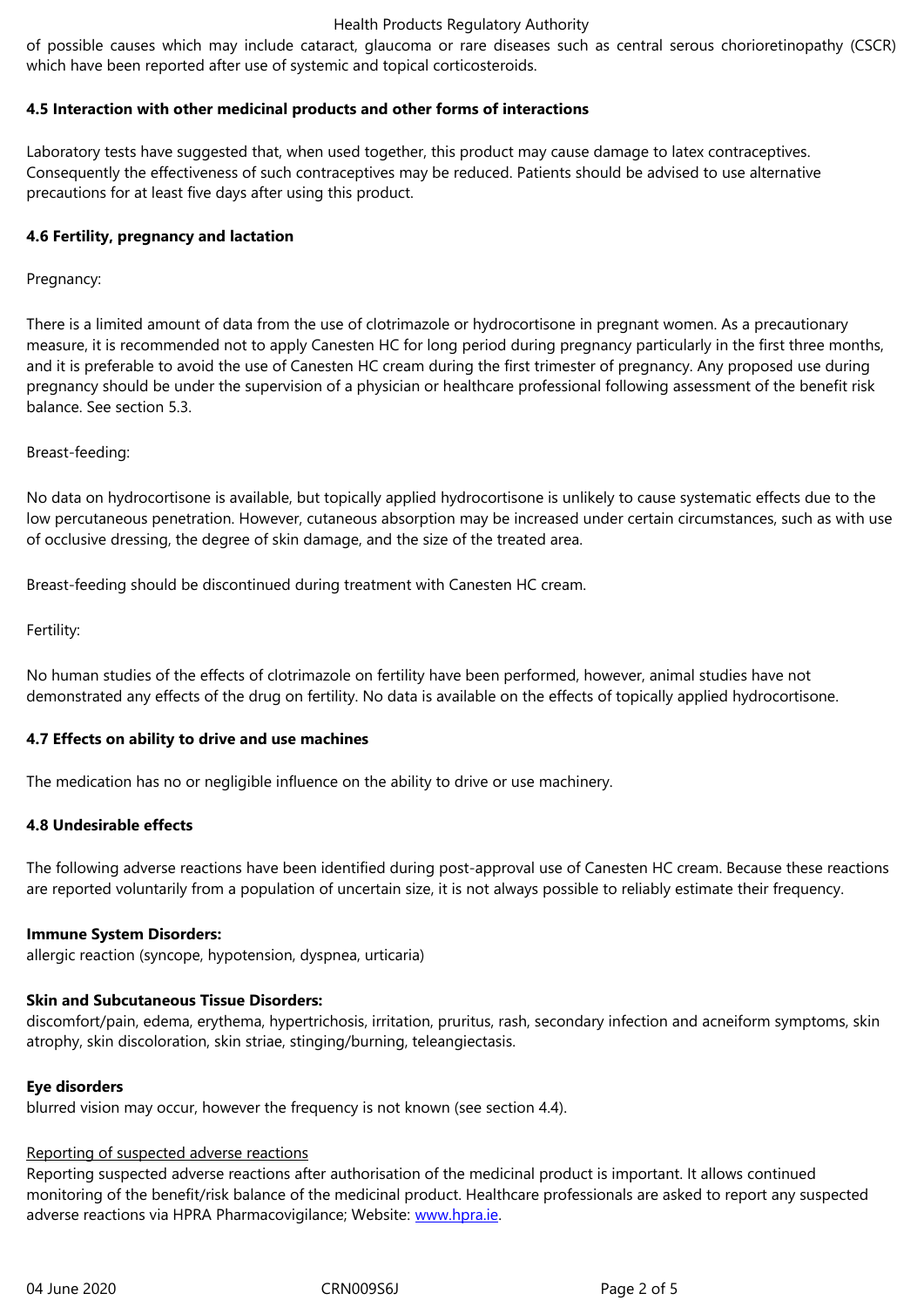#### **4.9 Overdose**

In the event of accidental oral ingestion, routine measures such as gastric lavage should be performed only if clinical symptoms of overdose becomes apparent (e.g. dizziness, nausea or vomiting).

## **5 PHARMACOLOGICAL PROPERTIES**

## **5.1 Pharmacodynamic properties**

## **Pharmacotherapeutic group: Antifungals for topical use – imidazole and triazole derivates, combinations**

## **ATC Code: D01A C20**

Canesten HC is a combination of clotrimazole and hydrocortisone.

## **Mechanism of Action**

## Clotrimazole

Clotrimazole acts against fungi by inhibiting ergosterol synthesis. Inhibition of ergosterol synthesis leads to structural and functional impairment of the fungal cytoplasmic membrane.

Clotrimazole has a broad antimycotic spectrum of action *in vitro* and *in vivo*, which includes dermatophytes, yeasts, moulds, etc.

Under appropriate test conditions, the MIC values for these types of fungi are in the region of less than 0.062 –-8.0) microg/ml substrate. The mode of action of clotrimazole is fungistatic or fungicidal depending on the concentration of clotrimazole at the site of infection. *In vitro* activity is limited to proliferating fungal elements; fungal spores are only slightly sensitive.

In addition to its antimycotic action, clotrimazole also acts on gram-positive microorganisms (streptococci/staphylococci/Gardnerella vaginalis) and gram-negative microorganisms (Bacteroides/). It has no effect on lactobacilli.

*In vitro*, clotrimazole inhibits the multiplication of Corynebacteria and gram-positive cocci – with the exception of enterococci – in concentrations of 0.5 – 10 microg/ml substrate.

Primary resistant variants of sensitive fungal species are very rare; the development of secondary resistance by sensitive fungi has so far only been observed in very isolated cases under therapeutic conditions.

## Hydrocortisone

Hydrocortisone is a weak corticosteroid with both glucocorticoid and to a lesser extent mineralocorticoid activity. As the active ingredient in a topical cream it exerts anti-inflammatory, antipruritic, antiexudative and antiallergic effects.

Hydrocortisone exerts an anti-inflammatory, immunosuppressive, antimitotic (antiproliferative), antiallergic, antipruriginous and vasoconstrictive effect on the skin. Thus, in addition to the elimination of inflammation and pruritis, a normalisation of keratinisation, inhibition of excess fibroblast activity and epidermopoiesis, degradation of pathological metabolic products and inhibition of acantholysis are achieved.

## **5.2 Pharmacokinetic properties**

## Clotrimazole

Pharmacokinetic investigation after dermal application has shown that clotrimazole is practically not absorbed from intact or inflamed skin into the human blood circulation. The resulting peak serum concentrations of clotrimazole were below the detection limit of 0.01 microg/ml, reflecting that clotrimazole applied topically does not lead to measurable systemic effects or side effects.

## Hydrocortisone

Dermal absorption of hydrocortisone depends on the thickness and condition of the skin. In healthy skin no systemic effects of corticoids have been observed after local application.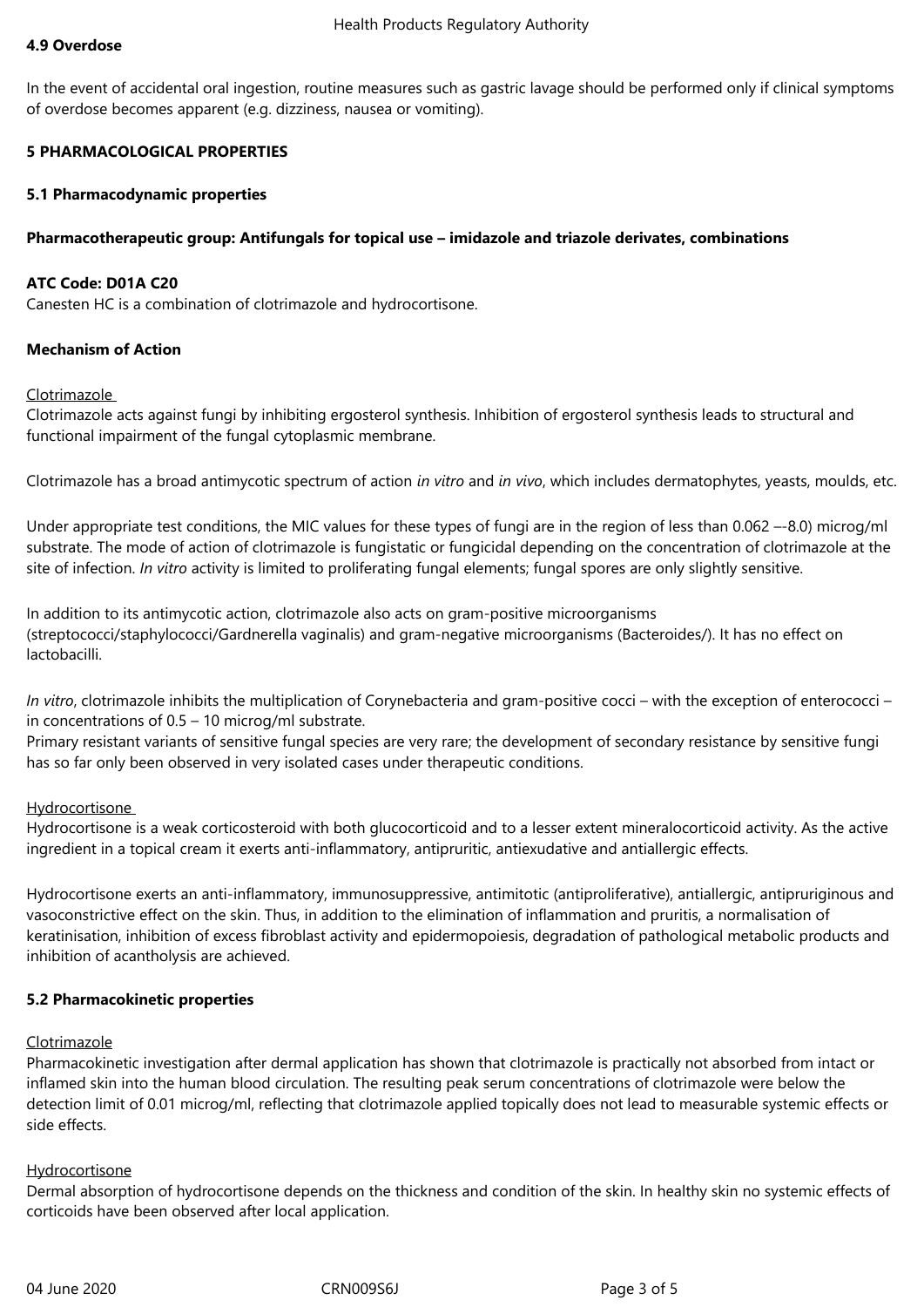#### Health Products Regulatory Authority

However, in the case of inflamed or damaged skin, cutaneous absorption may be increased depending on the site of application, use of occlusive dressings, the degree of skin damage, and size of the treated area. Systemic effects can not be ruled out under such conditions.

An increase in the skin temperature or moisture content, e.g. in skin folds or under an occlusive dressing also promotes absorption. In infants and small children the epidermal "barrier" is still poorly developed, which facilitates transcutaneous uptake of drugs. The occurrence of systemic effects depends partly on the dose and, to a much greater extent, on the duration of treatment.

More than 90% of the hydrocortisone absorbed is bound to plasma proteins. Hydrocortisone is metabolised in the liver and tissues, and the metabolites are excreted with urine. The biological half-life is approximately 100 minutes.

No relevant absorption of hydrocortisone is expected after its use for a short period on limited skin inflamed areas.

## **5.3 Preclinical safety data**

Clotrimazole:

Non-clinical data reveal no special hazard for humans based on conventional studies of safety pharmacology, repeated dose toxicity, genotoxicity, carcinogenic potential and toxicity to reproduction and development.

## Hydrocortisone:

As an adrenocortical hormone, hydrocortisone is classified as relatively non-toxic for topical use. Teratogenic effects of high doses of corticosteroids such as cleft palate formation, growth retardation, and fetal mortality, etc. were observed after systemic use in animal studies; there are no data on teratogenic effects after dermal use.

## Clotrimazole plus hydrocortisone:

Nonclinical data based on acute and repeated dose toxicity studies reveral no special hazard to humans. In a 90-day repeated dose dermal study, effects were observed only at exposures considered sufficiently in excess of the maximum human exposure indicating little relevance to clinical use.

# **6 PHARMACEUTICAL PARTICULARS**

## **6.1 List of excipients**

Benzyl alcohol Cetostearyl alcohol Medium chain triglycerides Triceteareth-4 phosphate Purified water

# **6.2 Incompatibilities**

Not applicable.

## **6.3 Shelf life**

2 years.

# **6.4 Special precautions for storage**

Do not store above 25°C.

## **6.5 Nature and contents of container**

Aluminium tube with internal lacquer coating and HDPE screw-on cap in cardboard carton.

Pack sizes available: 30 g and 5 g sample pack.

04 June 2020 CRN009S6J Page 4 of 5